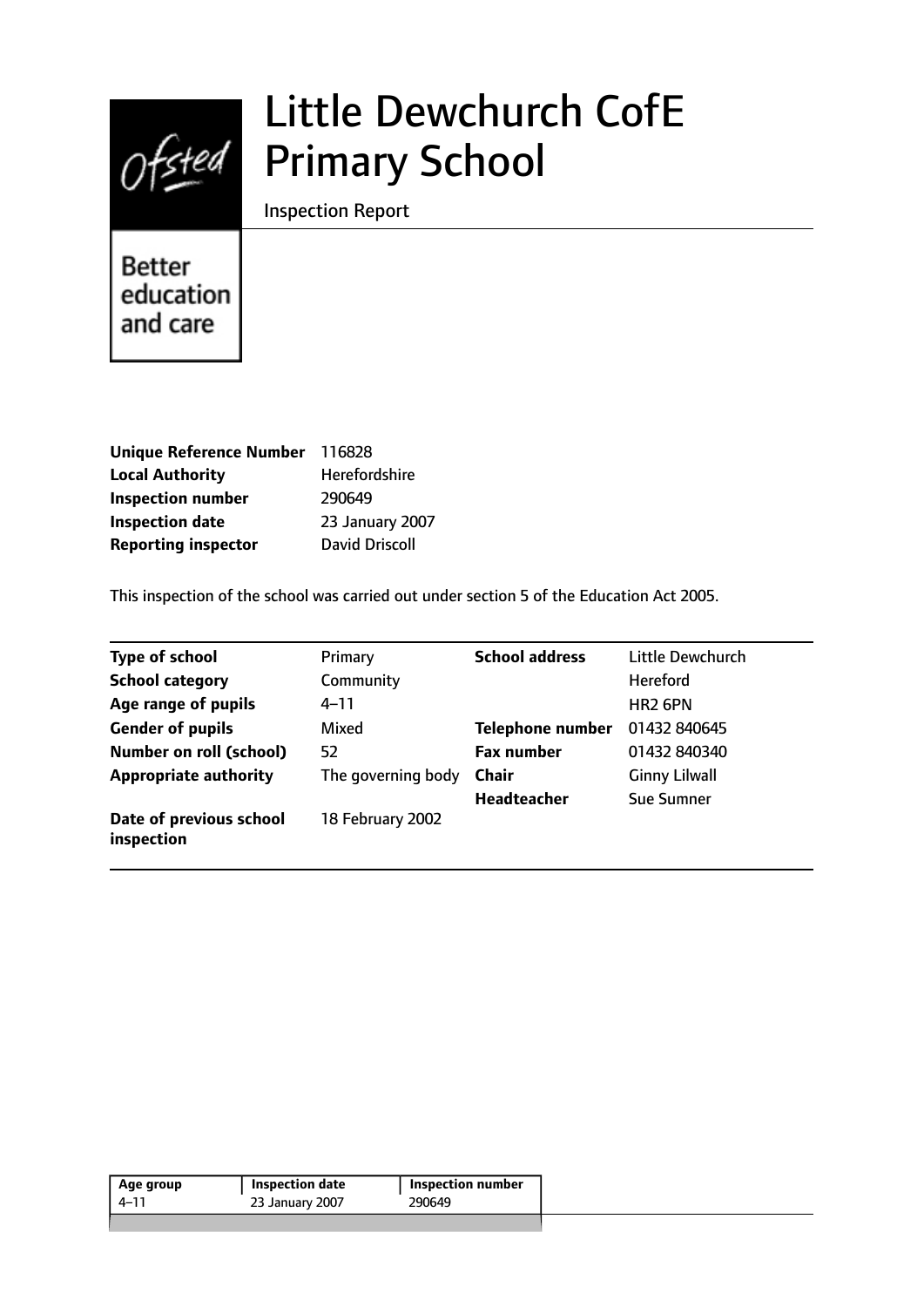© Crown copyright 2007

Website: www.ofsted.gov.uk

This document may be reproduced in whole or in part for non-commercial educational purposes, provided that the information quoted is reproduced without adaptation and the source and date of publication are stated.

Further copies of this report are obtainable from the school. Under the Education Act 2005, the school must provide a copy of this report free of charge to certain categories of people. A charge not exceeding the full cost of reproduction may be made for any other copies supplied.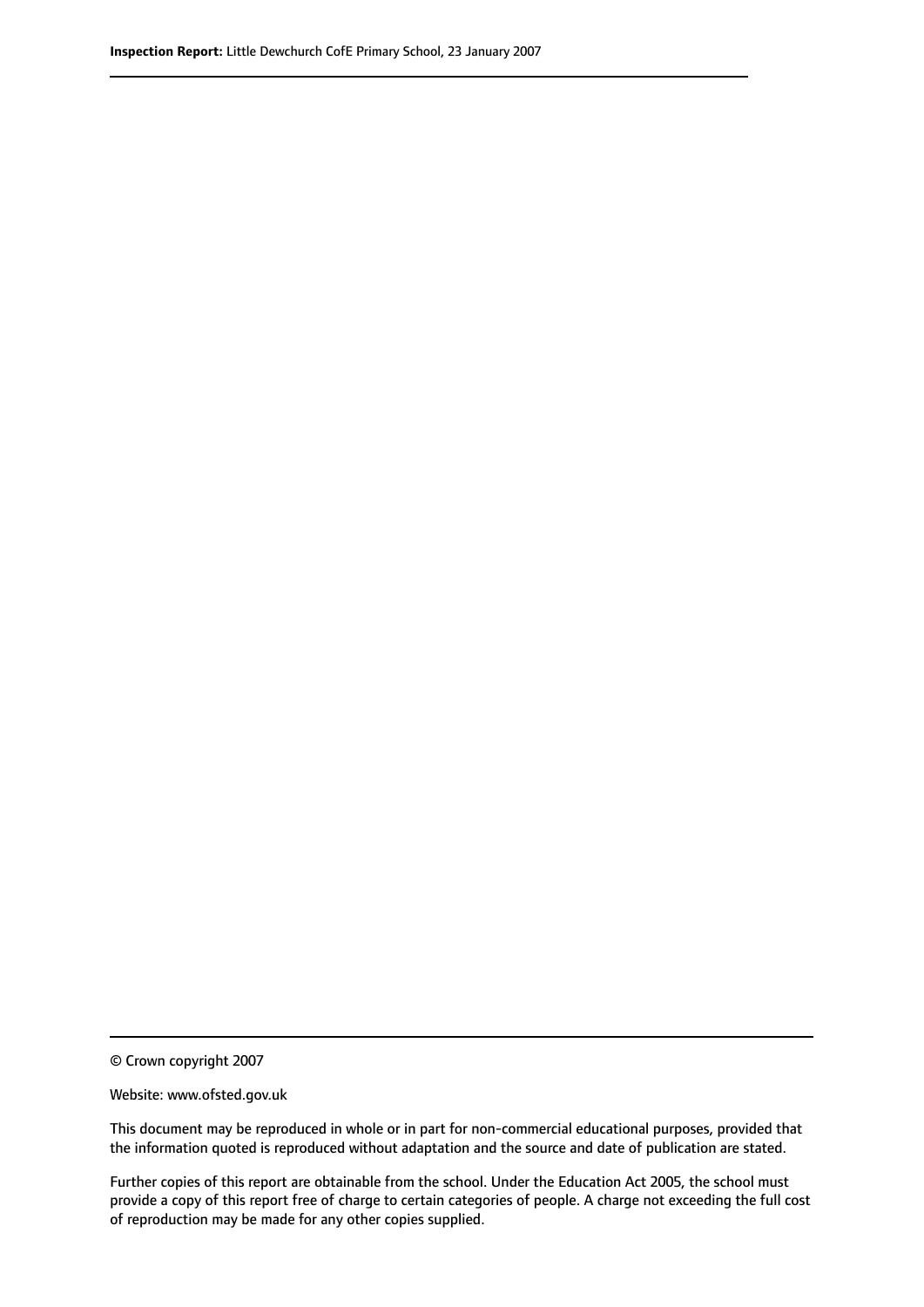# **Introduction**

The inspection was carried out by two Additional Inspectors.

## **Description of the school**

Little Dewchurch is a very small school that serves a reasonably affluent area of rural Herefordshire. Very few pupils come from a minority ethnic background and all speak English as their first language. The proportion of pupils with learning difficulties is below average. A new headteacher was appointed in September 2006.

## **Key for inspection grades**

| Outstanding  |
|--------------|
| Good         |
| Satisfactory |
| Inadequate   |
|              |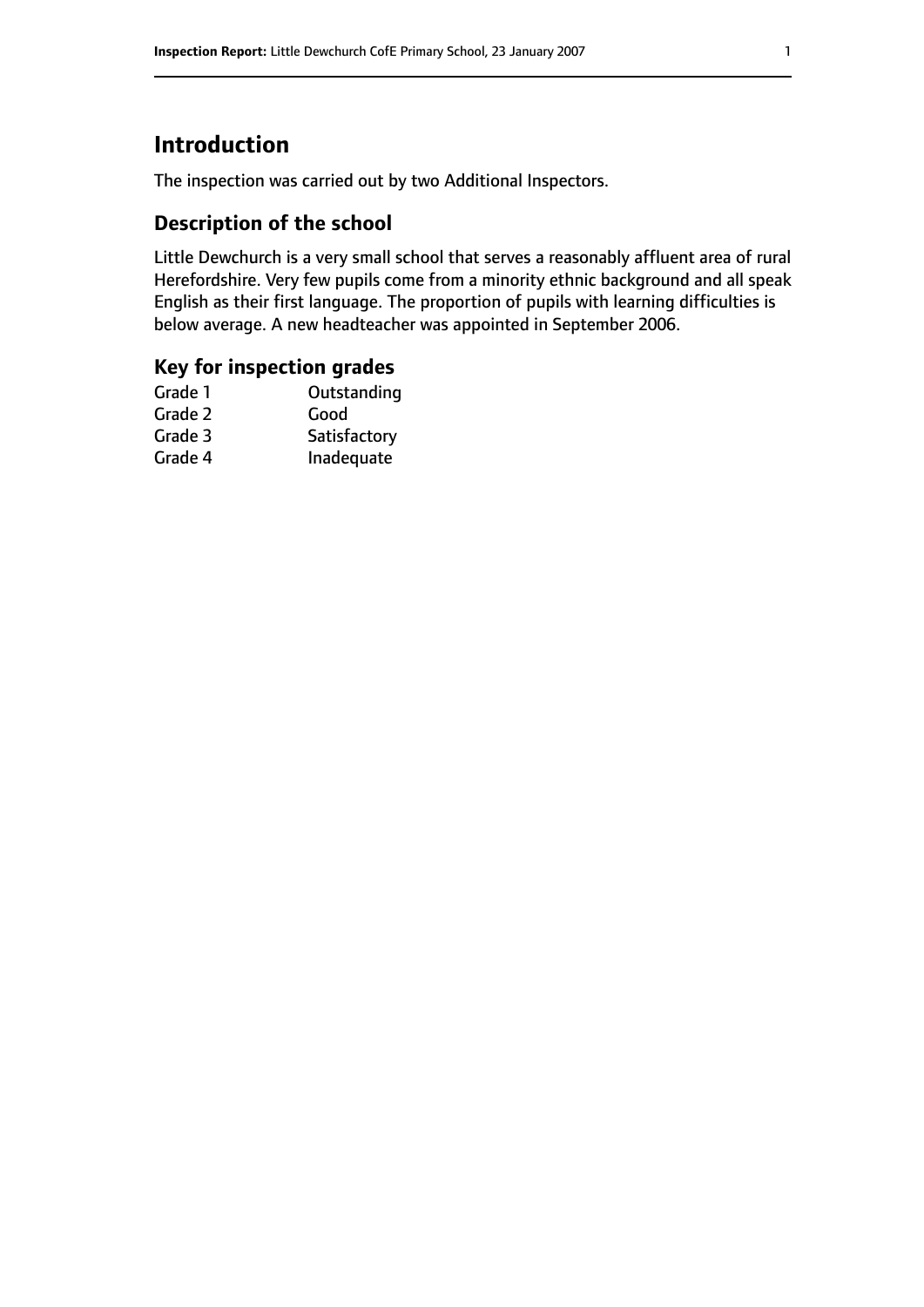# **Overall effectiveness of the school**

#### **Grade: 3**

Little Dewchurch provides a satisfactory education for its pupils, including children in the Foundation Stage. Parents rightly comment that the school is a happy and welcoming place, where pupils settle in easily and enjoy their education because they are known well as individuals. Pupils' achievement is satisfactory. They leave with average standards and are appropriately equipped with the skills needed for the next stage of their education. Some more-able pupils are capable of better standards, but do not always reach them because the sound teaching does not always stretch such pupils in lessons. The school's own evaluation of its performance, especially in terms of teaching and achievement, is over-generous. Although leadership and management are satisfactory, too little attention is paid to analysing data or identifying the main strengths and weaknesses in teaching that may lead to improved provision. The school's managers are aware of the most important aspects of pupils' performance that are in need of improvement.

The quality of care, welfare and guidance is satisfactory overall, as it the curriculum. Pastoral care is a strength, and, together with the positive support from parents, helps to ensure that pupils' personal development is good. The school has worked hard to develop good and constructive relationships with parents. They ensure their children come to school regularly and reinforce the school's work in stressing the importance of good attitudes and behaviour. Pupils respond well to such expectations. They behave well, and are keen to learn and to take part in activities.

#### **What the school should do to improve further**

- Ensure that achievement is improved by matching work more carefully to the needs of more-able pupils.
- Ensure that the systems for checking the school's performance are detailed enough to identify how to bring about improvements.

# **Achievement and standards**

#### **Grade: 3**

Pupils join and leave the school with average standards, having made steady progress in all years. Boys' and girls' achievement is satisfactory, but more-able pupils do not always reach the standards of which they are capable. No pupil was awarded the higher Level 3 in writing or mathematics at the end of Year 2 in 2006, for example, when some pupils were clearly capable of reaching such a standard. On the other hand, one Year 5 pupil has moved on to secondary school early, because she had already reached Level 5 in all her subjects.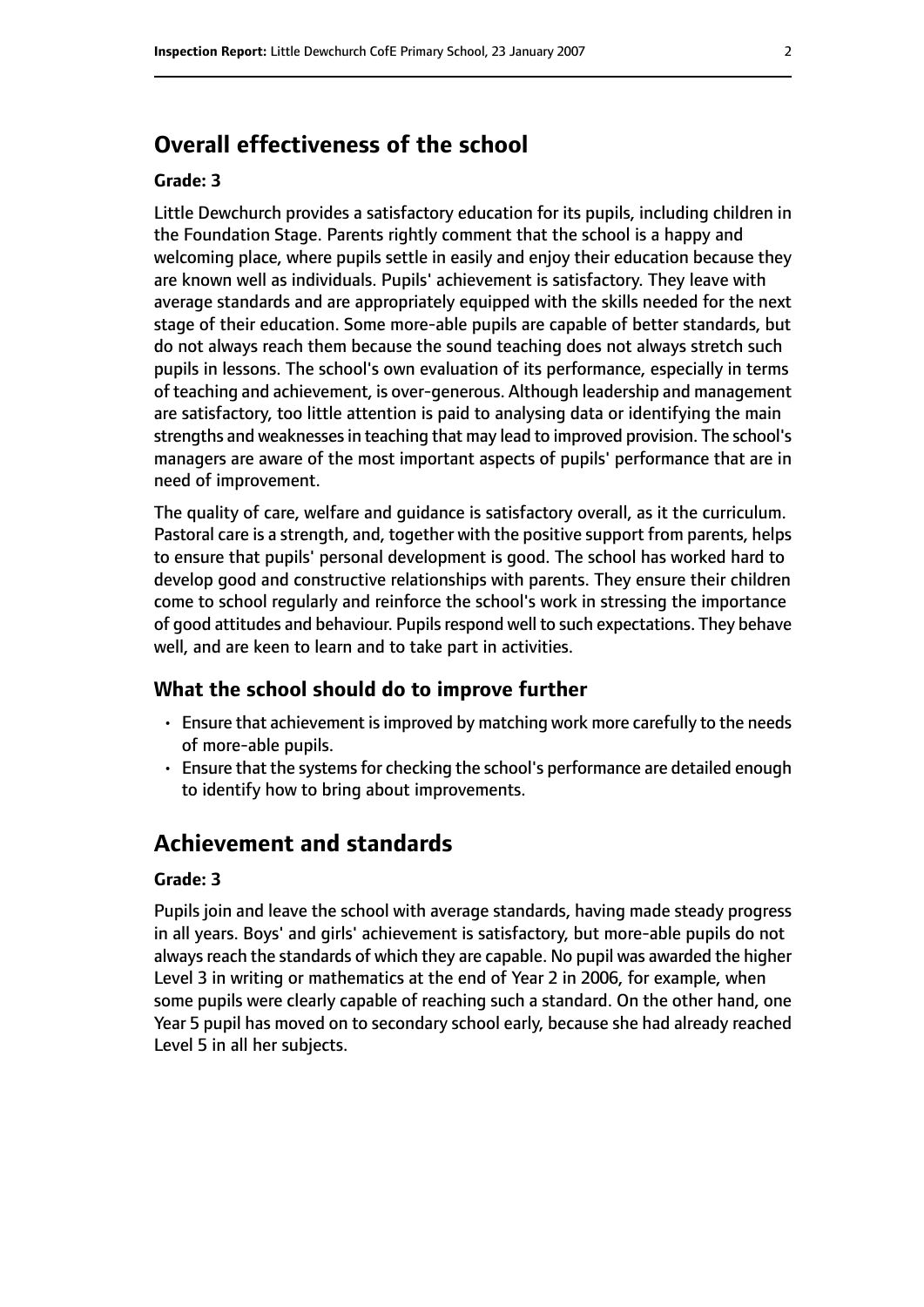# **Personal development and well-being**

#### **Grade: 2**

Pupils enjoy coming to school and this is reflected in their good attendance. They have good attitudes to their work, are keen to learn and behave well. Pupils are clear about safe and healthy lifestyles. They are good at putting their understanding of how to stay safe into practice, for instance, showing a good awareness of the possible dangers of using the Internet. They take part in regular sports and 'Huff and Puff' lunchtime activities, which help them to remain fit. However, too many still eat crisps and sweets as their break time snack. Pupils are proud of their school and their responsibilities as school councillors, although currently these are only Year 6 pupils. Councillors particularly enjoy their roles as 'buddies' and in helping to choose which pupils should be awarded good behaviour badges. Spiritual, moral, social and cultural development is good. The close links with the church, participation in village events and fund raising for charity enable pupils to contribute satisfactorily to the wider community. Pupils leave the school as mature and confident individuals.

# **Quality of provision**

#### **Teaching and learning**

#### **Grade: 3**

Lessons are consistently planned in great detail, so they run smoothly, with all resources to hand. Many of the activities chosen interest and enthuse the pupils. They were captivated when reading newspaper reports of people being killed in extreme weather in this country, for example, because they were not aware that the weather here could have such devastating effects. While teaching meets the needs of most pupils, some more-able ones are not always given work that is hard enough for them, such as sums they can work out in their heads when they are supposed to use counters. At other times, the work may be hard enough, but the teacher does not check sufficiently frequently that all are working.

### **Curriculum and other activities**

#### **Grade: 3**

The curriculum in the Foundation Stage is satisfactory. All areas of learning are adequately covered, but the lack of space, both inside and out, limits the opportunities for children to use large equipment and choose activities using a wide range of resources. The school is already well on the way to improving the amount of space available. Throughout the rest of the school the curriculum is being adapted to link subjects together in order to make learning more relevant and interesting for the pupils. Pupils say they enjoy topic work and that, 'Teachers help them have a fun time.' However, pupils do not get enough opportunities to use computers to support their learning in literacy and numeracy. Provision for pupils' personal development helps them to gain a satisfactory understanding of citizenship and being healthy, while good emphasis is placed on learning how to stay safe. Visits and visitors to the school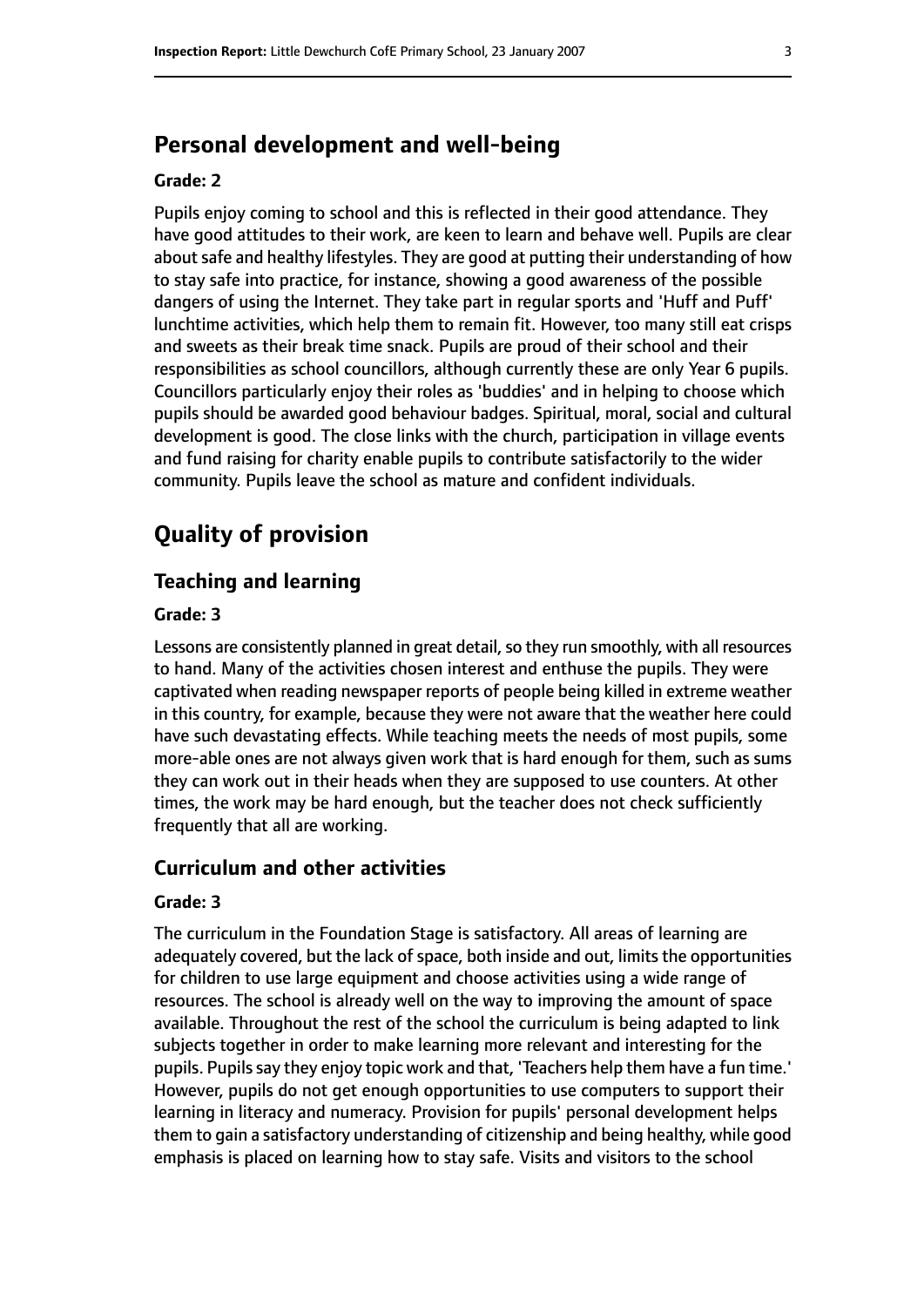effectively extend pupils' learning experiences, but pupils would like more lunchtime or after-school clubs.

#### **Care, guidance and support**

#### **Grade: 3**

The school provides a good level of pastoral care for its pupils, who say 'it is a happy, friendly and fun place to be'. Relationships are particularly good because all pupils are known, and valued, as individuals. Pupils feel safe and secure and know there is always someone there for them if they have any worries or concerns. Instances of bullying are very rare and quickly and efficiently dealt with as they arise. Child protection and other systems for safeguarding pupils' health, safety and well-being are satisfactory, but some aspects need updating and better recording. The relatively new systems for tracking pupils' progress now give a clear picture of how well pupils are doing each term, but guidance on how to help pupils improve their work is inconsistent across the school.

# **Leadership and management**

#### **Grade: 3**

Although standards have been falling in recent years, the pupils' achievement has remained satisfactory. The school's managers, including governors, are doing enough to keep it on an even keel, but not enough to really forge ahead and raise standards substantially. Managers get a satisfactory overview of performance, which allows them to identify the most important areas that need to be improved. However, the methods used for checking on what the school does to bring about such performance do not go into enough detail, so plans to improve the school do not make clear exactly what needs to be done in the classroom to raise standards. Managers are good at working to the school's strengths, such as reaping the benefits of its small size to ensure all pupils are known well as individuals. The school's good reputation for working with parents is fully justified, so parents are very supportive of its work.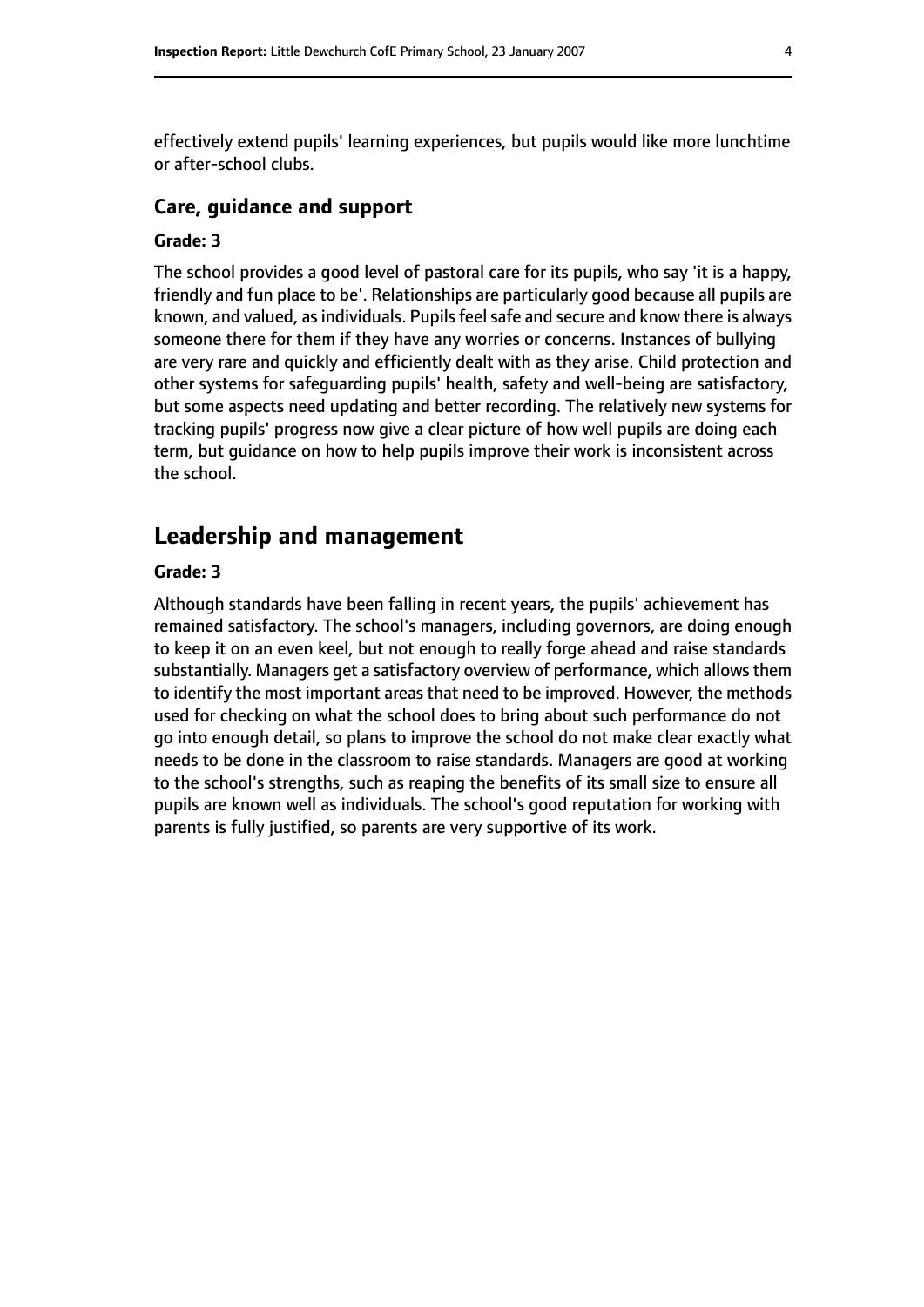**Any complaints about the inspection or the report should be made following the procedures set out inthe guidance 'Complaints about school inspection', whichis available from Ofsted's website: www.ofsted.gov.uk.**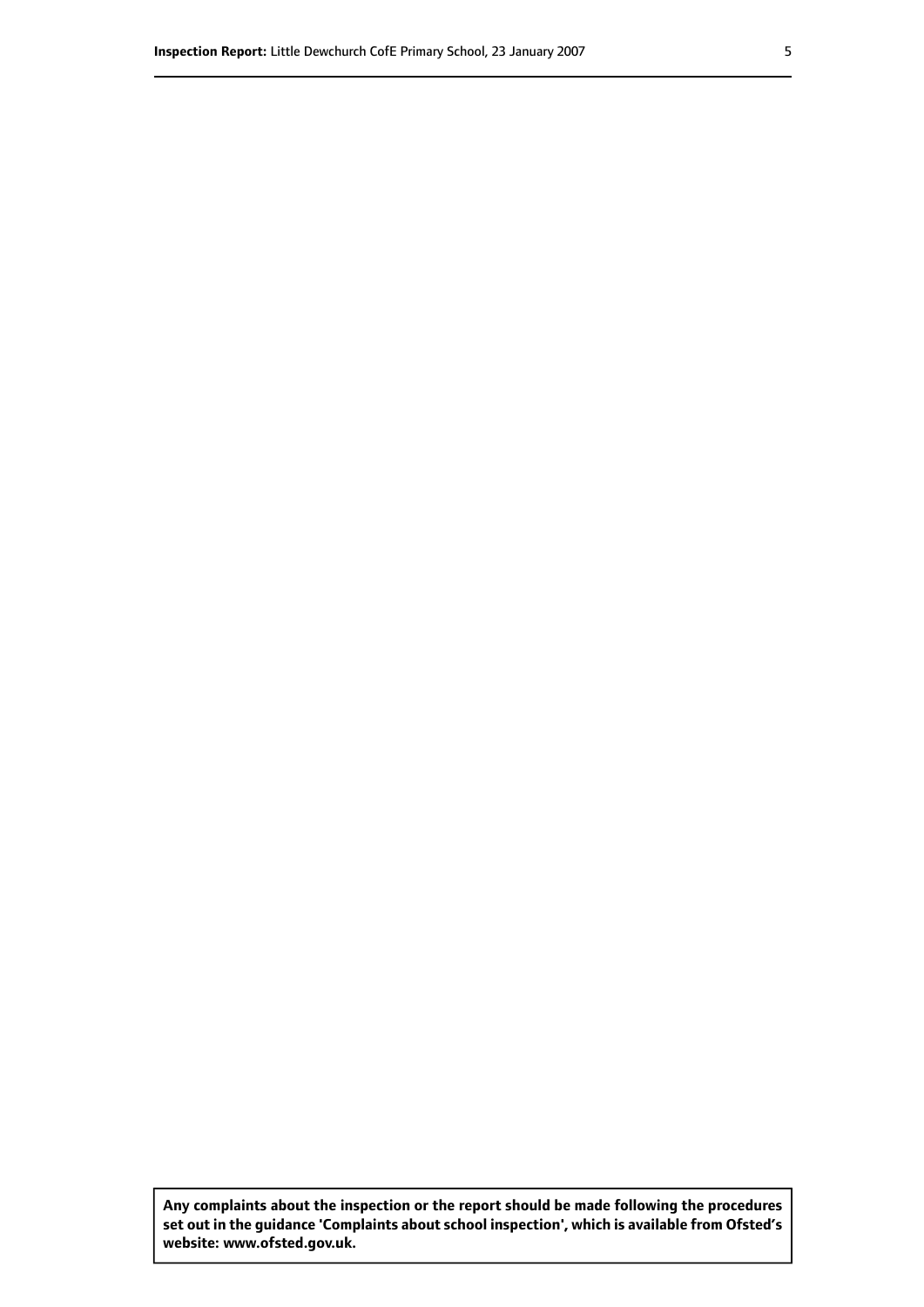# **Inspection judgements**

| Key to judgements: grade 1 is outstanding, grade 2 good, grade 3 satisfactory, and grade 4 | <b>School</b>  |
|--------------------------------------------------------------------------------------------|----------------|
| inadeauate                                                                                 | <b>Overall</b> |

# **Overall effectiveness**

| How effective, efficient and inclusive is the provision of education, integrated<br>care and any extended services in meeting the needs of learners? |     |
|------------------------------------------------------------------------------------------------------------------------------------------------------|-----|
| How well does the school work in partnership with others to promote learners'<br>well-being?                                                         |     |
| The quality and standards in the Foundation Stage                                                                                                    |     |
| The effectiveness of the school's self-evaluation                                                                                                    |     |
| The capacity to make any necessary improvements                                                                                                      |     |
| Effective steps have been taken to promote improvement since the last<br>inspection                                                                  | Yes |

## **Achievement and standards**

| How well do learners achieve?                                                                               |  |
|-------------------------------------------------------------------------------------------------------------|--|
| The standards <sup>1</sup> reached by learners                                                              |  |
| How well learners make progress, taking account of any significant variations between<br>groups of learners |  |
| How well learners with learning difficulties and disabilities make progress                                 |  |

## **Personal development and well-being**

| How good is the overall personal development and well-being of the<br>learners?                                  |  |
|------------------------------------------------------------------------------------------------------------------|--|
| The extent of learners' spiritual, moral, social and cultural development                                        |  |
| The behaviour of learners                                                                                        |  |
| The attendance of learners                                                                                       |  |
| How well learners enjoy their education                                                                          |  |
| The extent to which learners adopt safe practices                                                                |  |
| The extent to which learners adopt healthy lifestyles                                                            |  |
| The extent to which learners make a positive contribution to the community                                       |  |
| How well learners develop workplace and other skills that will contribute to<br>their future economic well-being |  |

# **The quality of provision**

| $\Box$ How effective are teaching and learning in meeting the full range of the $\Box$<br>  learners' needs?        |  |
|---------------------------------------------------------------------------------------------------------------------|--|
| $\mid$ How well do the curriculum and other activities meet the range of needs<br>$\mid$ and interests of learners? |  |
| How well are learners cared for, guided and supported?                                                              |  |

 $^1$  Grade 1 - Exceptionally and consistently high; Grade 2 - Generally above average with none significantly below average; Grade 3 - Broadly average to below average; Grade 4 - Exceptionally low.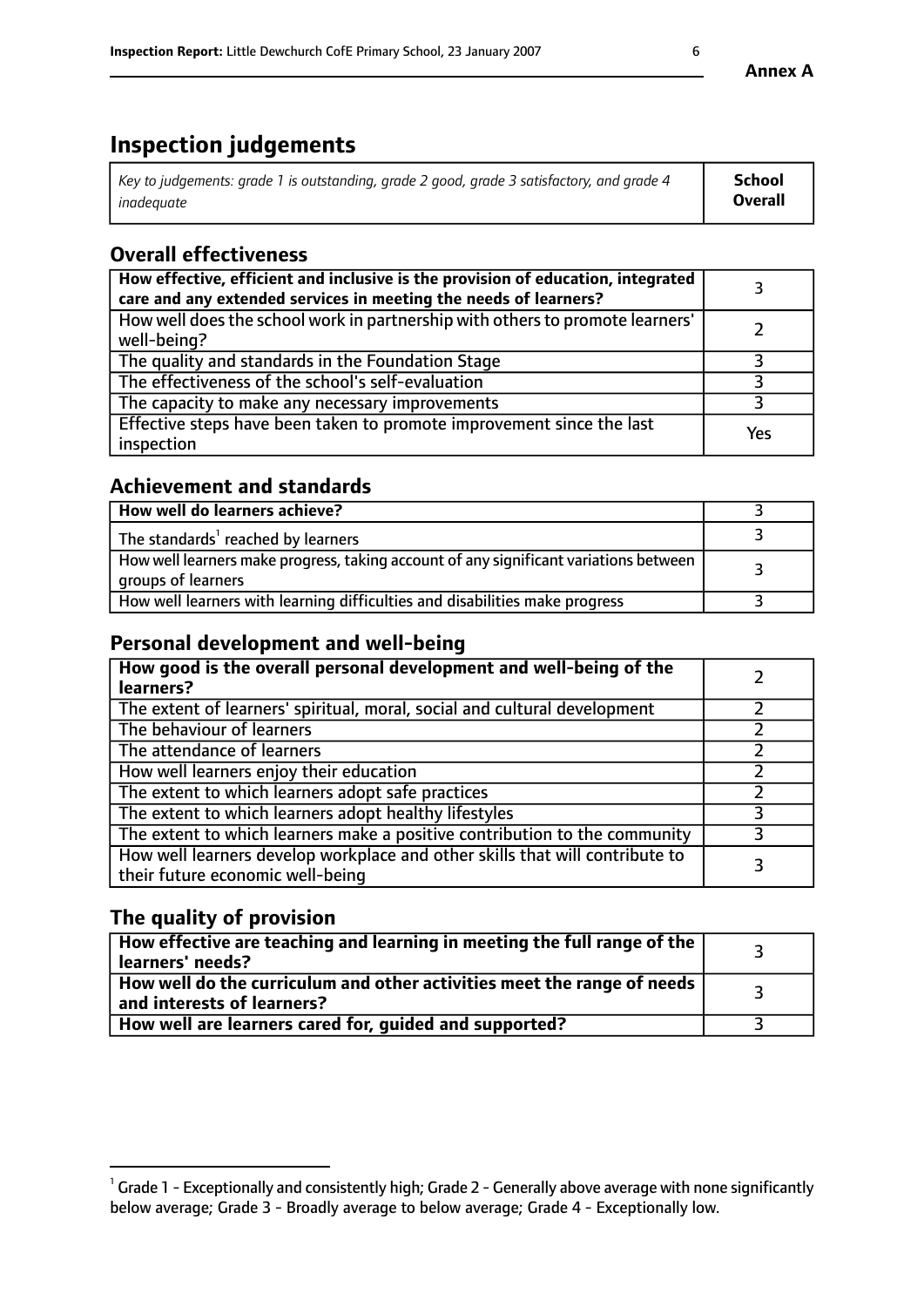# **Leadership and management**

| How effective are leadership and management in raising achievement<br>and supporting all learners?                                              |           |
|-------------------------------------------------------------------------------------------------------------------------------------------------|-----------|
| How effectively leaders and managers at all levels set clear direction leading<br>to improvement and promote high quality of care and education |           |
| How effectively performance is monitored, evaluated and improved to meet<br>challenging targets                                                 | 3         |
| How well equality of opportunity is promoted and discrimination tackled so<br>that all learners achieve as well as they can                     |           |
| How effectively and efficiently resources, including staff, are deployed to<br>achieve value for money                                          | 3         |
| The extent to which governors and other supervisory boards discharge their<br>responsibilities                                                  | 3         |
| Do procedures for safequarding learners meet current government<br>requirements?                                                                | Yes       |
| Does this school require special measures?                                                                                                      | No        |
| Does this school require a notice to improve?                                                                                                   | <b>No</b> |